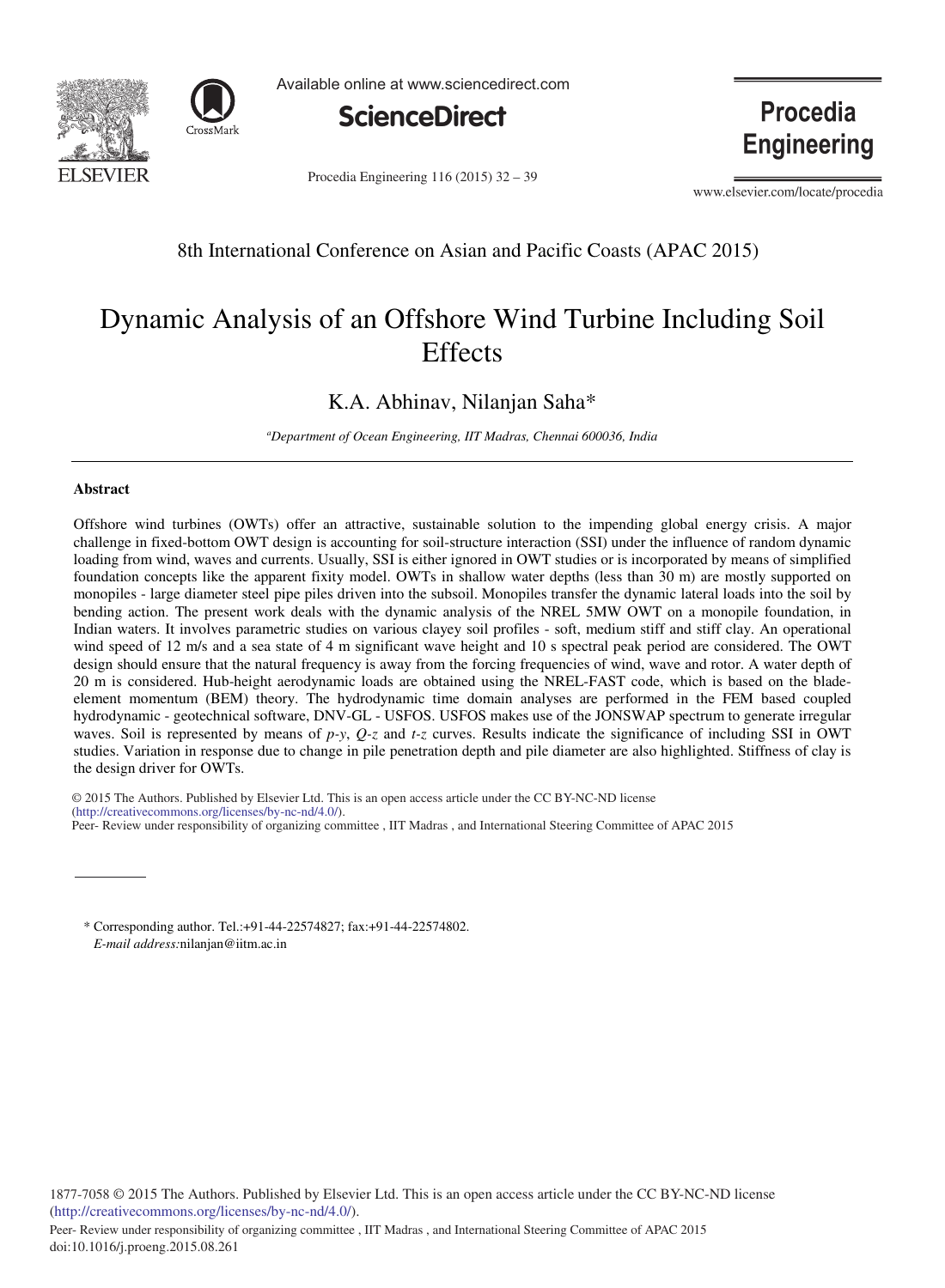*Keywords:*offshore wind turbine, soil-structure interaction, monopile

#### **1. Introduction**

Offshore wind turbines are gaining popularity as the need to offset the nonrenewable energy crisis is being recognized. OWTs in shallow waters are usually supported on monopile substructures, which are essentially large diameter piles in the range of 3-6 m. Monopiles transfer lateral loads from wind and waves by bending action, into the soil. Unlike oil and gas structures, OWT systems are subjected to heavy lateral loads, often to the tune of 150% of the vertical loading (Lesny, 2010). This calls for a comprehensive dynamic analysis, especially in soft soils, where the natural frequency of the system could undergo significant variations (Bazeos *et al.*, 2002).

Laterally loaded piles are designed using the  $p - y$  method specified by the API (2000). However, these soil curves are derived from experiments involving small diameter piles and their validity for monopile design is still being debated (Achmus and Abdel-Rahman, 2012). Lesny and Wiemann (2005), Haiderali *et al.* (2013), Achmus *et al.* (2009) etc. have made use of quasi-static mudline loads to investigate the response of monopiles. Abhinav and Saha (2015) analysed for a jacket subjected to random wave loads considering soil structure interaction while, Gao *et al.* (2010) showed that jacket structure can be analysed as a set of monopiles of varying diameters. ABS (2011) followed a quasi-aerostatic-hydrodynamic approach to study OWT response under different water depths. Bisoi and Haldar (2014) analyzed a 2MW OWT under dynamic loads, including soil-structure interaction (SSI) Here, the aerodynamic load at the hub was modelled as a function of the rotor frequency.

The present work deals with the analysis of a monopile support structure for the NREL 5MW baseline OWT, under aerodynamic and hydrodynamic loads, for varying soil conditions. The FEM-based code USFOS (SINTEF Group, 2001) is used for hydrodynamic analysis. USFOS implements a nonlinear FE formulation based on Green strain E (valid for all magnitudes of rotation and displacement), where a finite element represents an actual element of the structure. This pre-empts the choice of mesh-size and speeds up computation. The HHT-α method is used for dynamic analysis. Aerodynamic loads are derived using an aeroelastic code, FAST (Jonkman and Buhl, 2005). Three different clayey soil profiles - soft, medium stiff and stiff clay - are considered. The effects of soil stiffness variation, pile penetration depth and pile diameter, on the lateral response and natural frequency of the OWT structure are investigated. Soil stiffness is derived using the soil curves specified by API (2000). Results show significant variations in the response and point towards the need for detailed modelling of soil-structure interaction in the analysis of OWT structures.

# **2. Numerical modeling**

#### *2.1. Structural model*

The NREL 5MW baseline OWT, conceptualized by Jonkman *et al.* (2009), is considered in the present study. The numerical model of a monopile supporting the NREL 5MW OWT, in a water depth of 20 m is developed in USFOS. The turbine rotor-nacelle-assembly (RNA) is supported by a steel tower, connected to the monopile through a cylindrical transition piece. The diameter and thickness of the tower varies from 6m and 0.027 m respectively, at the base, to 3.87 m and 0.019 m respectively, at the top. The components of the OWT structure and the corresponding design levels are represented in Figure 1. A higher density value is considered for steel (8500 kg/m<sup>3</sup>) to account for the absence of bolts, flanges and welds in the model. The monopile has a diameter of 6 m and is founded on uniform stiff clay. Two other soil profiles (medium-stiff clay and soft clay) are also considered for the analysis, to investigate the response of the structure under dynamic loads. The soil profiles are defined in Table 1. Here,  $\gamma'$  is the submerged unit weight, Su is the undrained shear strength and  $\mathcal{E}_{50}$  is the strain at 50% of maximum stress in undrained compression test. The depth of embedment is taken as 42m or 7 times the pile diameter. The wall thickness ( $t$ ) of the monopile is defined by API (2000), on the basis of its diameter ( $D$ ), as shown in equation 1.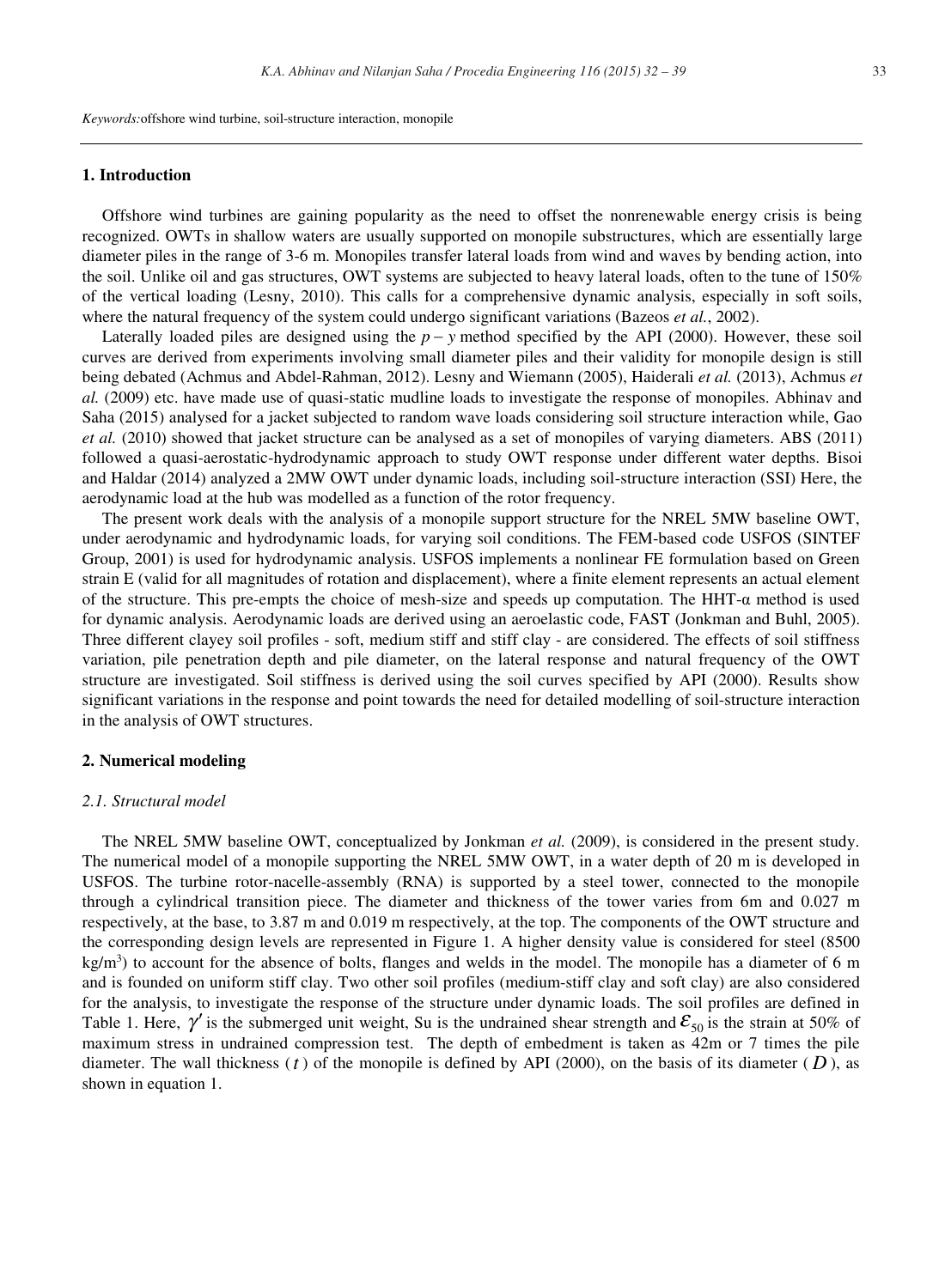

Fig. 1. OWT conceptual and FE model

|  |  |  | Table 1. Soil profiles |
|--|--|--|------------------------|
|--|--|--|------------------------|

| Soil type         | $\gamma$ (kN/m <sup>3</sup> ) | $Su$ (kPa) | $\mathcal{E}_{50}$ |
|-------------------|-------------------------------|------------|--------------------|
| Soft clay         | 8                             | 40         | 0.020              |
| Medium stiff clay | 8                             | 80         | 0.010              |
| Stiff clay        | 8                             | 120        | 0.005              |

The tower and piles are modelled using 2-noded beam elements. All analyses are performed for an operational hub-height wind speed of 12 m/s and a sea-state defined by a significant wave height ( $H<sub>S</sub>$ ) of 4 m and wave spectral peak period ( $T_p$ ) of 10 s.

# *2.2. Modelling of soil-structure-interaction*

Soil-structure interaction is modelled in USFOS using lateral and axial nonlinear spring-to-ground elements along the length of the pile. The properties of the spring elements are derived from the  $p - y$ ,  $t - z$ , and  $Q - z$ , curves recommended by API (2000). Pile-soil interaction in the lateral direction is accounted for, by the lateral soil resistance - deflection or  $p - y$  curves, while that in the vertical direction is modelled using the curves for skin friction  $(t-z)$  and end bearing  $(Q-z)$ . More information on the development of cyclic  $p-y$  curves for soft and stiff clays is described in Reese and van Impe (2011).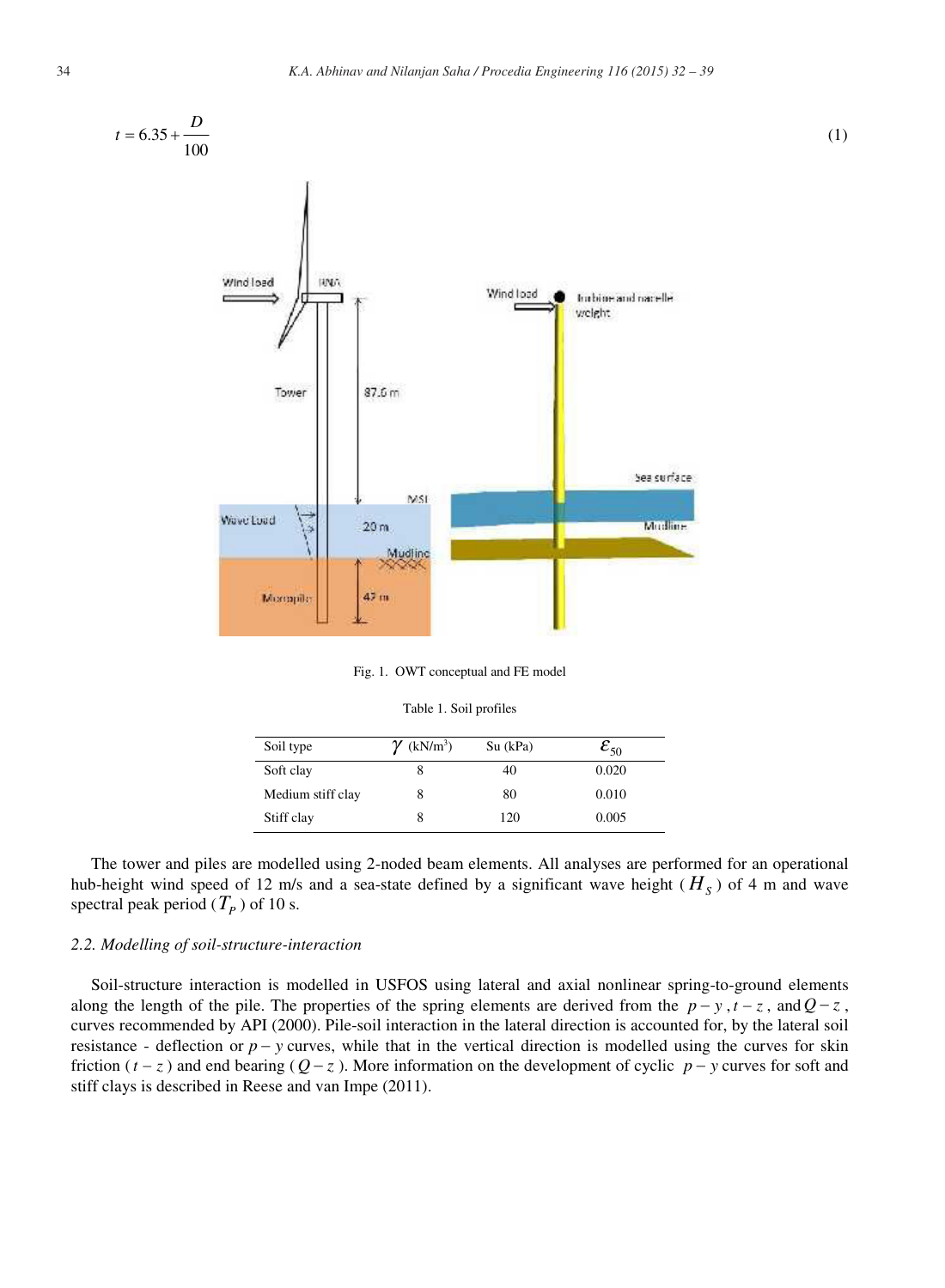#### *2.3. Modelling parameters*

The OWT is located in a water depth of 20 m in clayey soil. The hub height wind speed is 12 m/s. Simulations are performed for duration of 600 s. A time step value of 0.01 s has been used for dynamic analysis. Soil springs are attached to the pile at a distance of 2 m. A frequency value of 300 is used for the discretizing the JONSWAP spectrum by constant area method.

# **3. Description of loads**

OWT are subjected to the action of aerodynamic and hydrodynamic loading. USFOS has coupled hydrodynamic and geotechnical modules. However, the absence of an aerodynamic component requires the use of a separate code for the same. According to Seidel *et al.* (2009) and Gao *et al.* (2010), the response of an OWT can be accurately realized using decoupled analyses, if its natural period varies significantly from the predominant wave period. The fundamental vibration mode of the OWT involves the vibration of the tower, indicating the lack of a significant contribution of wave loading, to this mode. This is consistent with the findings in Gao *et al.* (2010) and points to a lack of strong coupling between wind and wave loads. Hence, a decoupled analysis could be used to model the response of the OWT. The present work ignores the influence of wind loading on the tower of the OWT. The modeling concepts for dynamic loading are discussed below.

## *3.1. Aerodynamic loads*

Aerodynamic loads on the NREL 5MW OWT are computed using the FAST code. NREL's TurbSim code (Jonkman, 2009) is used to generate stochastic wind fields corresponding to a hub-height wind speed of 12 m/s. The Kaimal spectrum (Kaimal *et al.*, 1972) is used in conjunction with the Normal Turbulence Model (IEC, 2009) to realize 3-component wind speed vectors encompassing the entire rotor plane. FAST makes use of the blade element momentum theory (Moriarty and Hansen, 2005) to generate time-series of aerodynamic load components at the hub of the OWT.

#### *3.2. Hydrodynamic loads*

Wave loading on slender structures like piles are calculated using the Morison equation (Chakrabarti, 2005). Here, the total load is obtained as the summation of drag and inertia components, arising from the velocity and acceleration of water particles, respectively. Morison equation gives the hydrodynamic force (*f)* per unit length of the vertical pile as:

$$
f = \rho C_M \frac{\pi D^2}{4} u + \frac{1}{2} \rho C_D |u| u
$$
 (2)

.

where  $D$  is the diameter of the pile,  $u$  is the horizontal water particle velocity,  $u$  is the water particle acceleration,  $\rho$  is the density of water and  $C_M$ ,  $C_D$  are hydrodynamic coefficients of inertia and drag, respectively. The dot represents acceleration. Long-crested irregular waves for dynamic analyses are modelled using the constant area discretization of the Joint North Sea Wave Project (JONSWAP) spectrum. The JONSWAP spectrum is valid for fetch-limited seas and homogenous wind conditions.

#### **4. Results and Discussion**

The generation of time series for stochastic wind and wave loading involves the use of pseudo-random number generators for realizing the random phases (Zwick and Muskulus, 2014). The use of different random seeds for the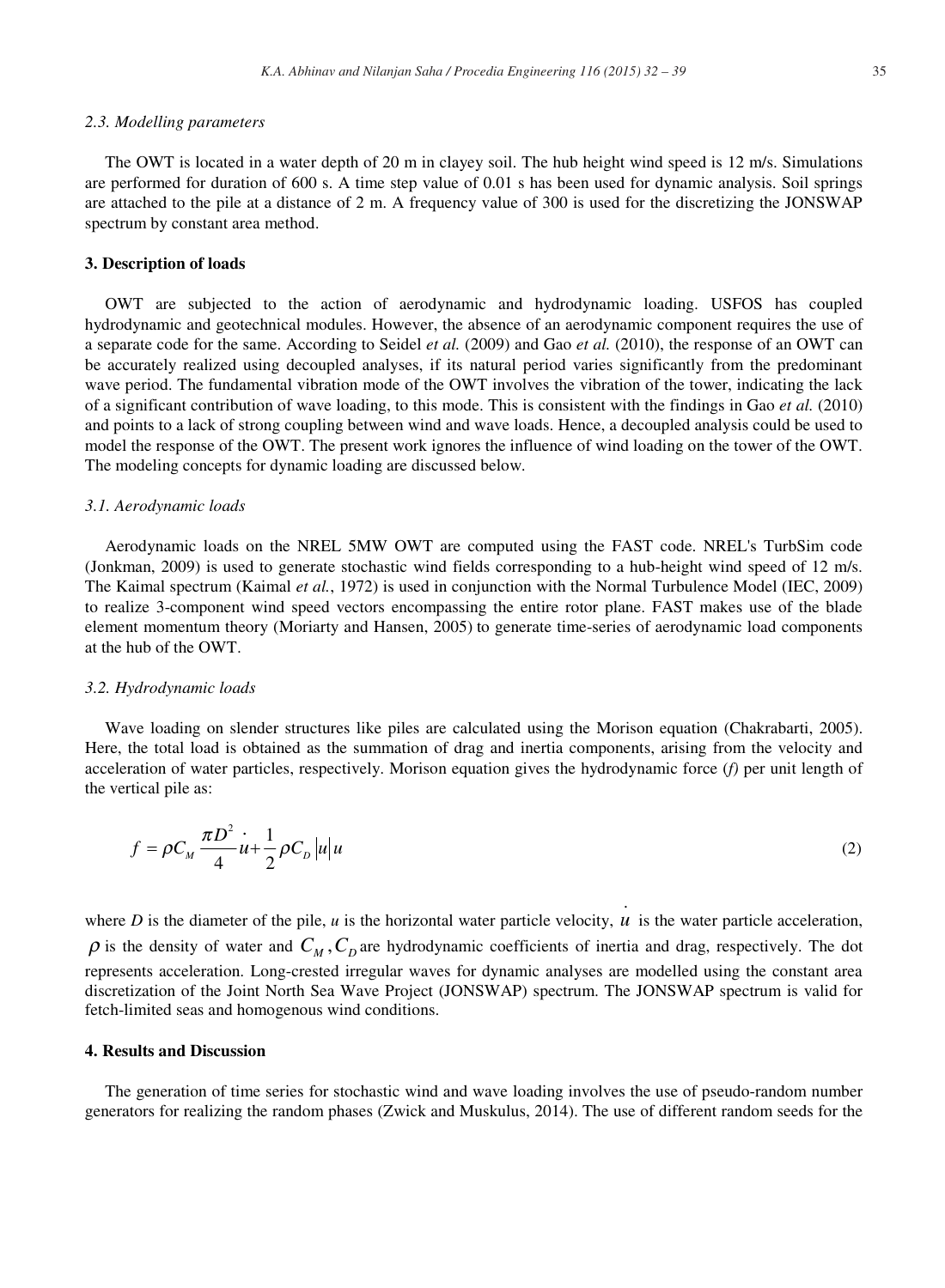same wind (or wave) data results in different time-series and hence, statistical uncertainty. This has to be taken care of by multiple simulations, involving different seed numbers. The results present herein are mean values from an ensemble size of 50, involving different seed numbers for generating wind and wave time series.

#### *4.1. Effect of soil variability on natural frequency of OWT*

As stated in Bhattacharya *et al.* (2013), a 3-bladed OWT is excited at the following: (a) the rotor frequency (1P), (b) the blade pass frequency (3P), (c) the wave loads and (d) the gusty winds. Economic considerations dictate that the frequency of the OWT lies in between the 1P and the 3P regions. This is termed as the soft-stiff design, which corresponds to a frequency band of 0.20 Hz to 0.35 Hz for the NREL 5MW-OWT. It is observed, from Table 2, that softening soils tends to increase the period of vibration and hence, result in a reduction in natural frequency. In the case of soft-clay, the natural frequency was found to dip into the unsafe 1P region, where the OWT structure becomes vulnerable to resonance. Pile penetration depth of 42 m and diameter of 6 m is considered for analysis.

| Table 2. Variation of natural frequency |                        |  |  |
|-----------------------------------------|------------------------|--|--|
| Soil type                               | Natural frequency (Hz) |  |  |
| Soft clay                               | 0.16                   |  |  |
| Medium stiff clay                       | 0.21                   |  |  |
| Stiff clay                              | 0.24                   |  |  |

#### *4.2. Effect of soil variability on lateral response of OWT*

For the considered pile penetration depth of 42 m, medium stiff and stiff clayey soil profiles show a variation of 60% in the lateral displacement at the mudline and 15% at the tower-top, respectively, as shown in Figure 2. The displacement of the OWT in soft clay is exceeds the serviceability limit of 0.2 m at mudline.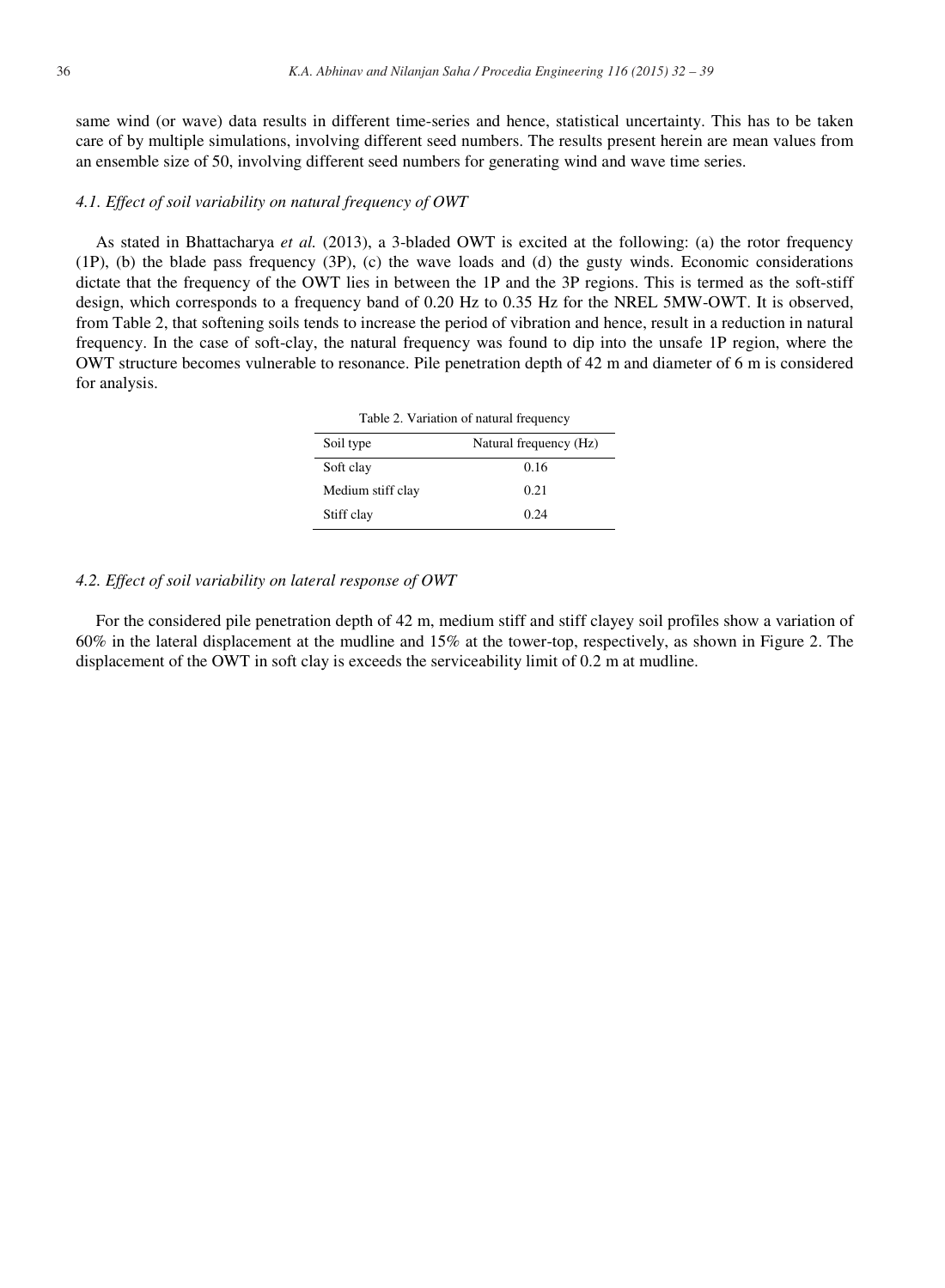

Fig. 2. Effect of soil variability Fig. 3. Effect of pile diameter variation

#### *4.3. Effect of pile diameter on lateral response of OWT*

Three different pile diameters were considered for a penetration depth of 42 m, in stiff clay - 7 m, 6 m and 5 m. The thickness of the piles is defined according to Equation 1. It is observed from Figure 3, that an increase in pile diameter brings about a reduction in the lateral response of the OWT. This is due to the fact that the stiffness obtained from a  $p - y$  curve is proportional to the diameter of the pile.

#### *4.4. Effect of pile depth on lateral response of OWT*

Stiff clay exhibits the same displacement profile for pile penetration depths from 42 m to 30 m. Medium stiff clay shows an increase in displacement with reduction in pile penetration depth. These results are shown in Figures 4a and 4b. A marked difference in the displacement of the embedded portion of the pile is also observed. For smaller penetration depths, the response of the OWT in soft clay escalates and this results in failure of the system.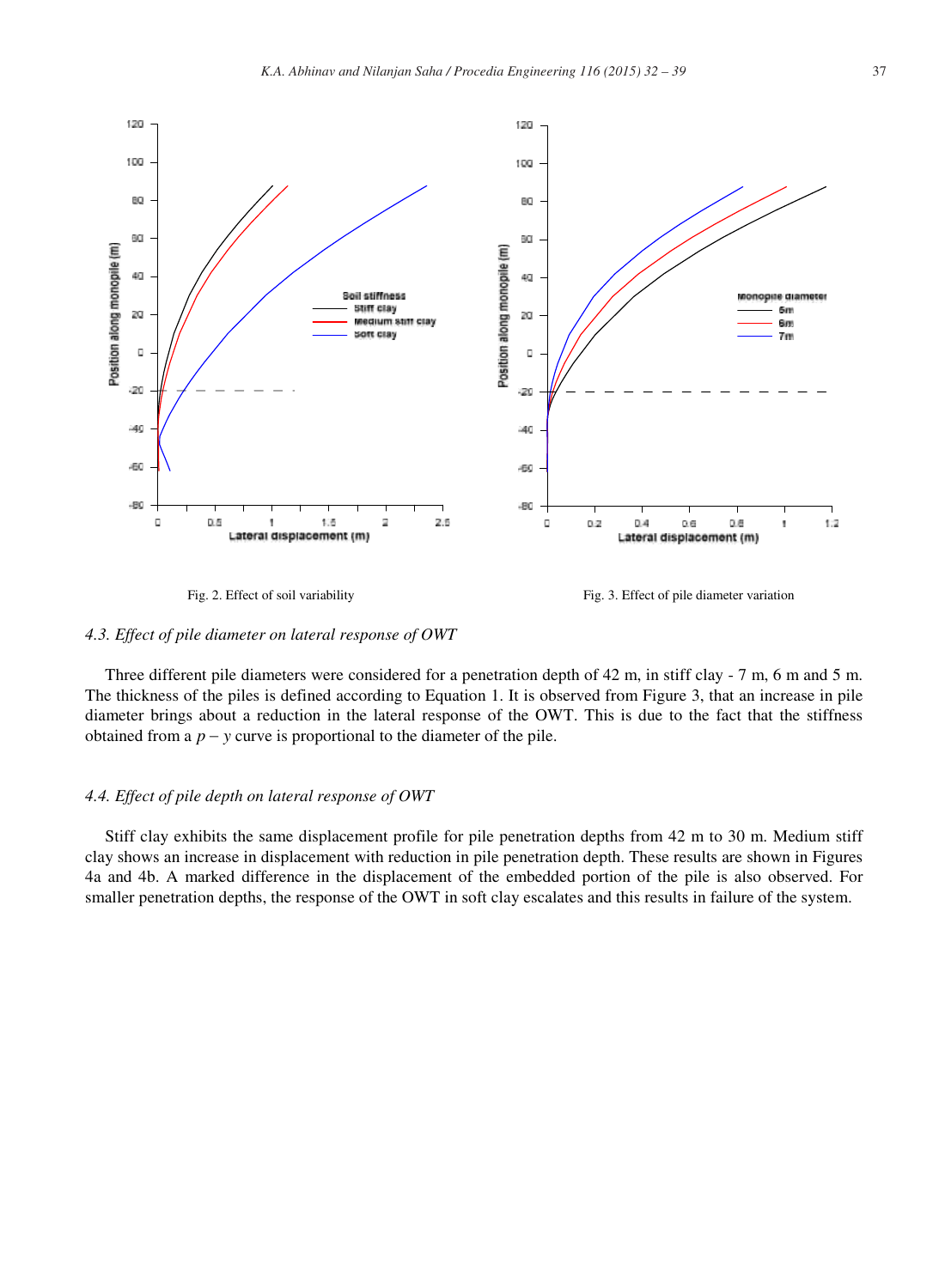

#### **5. Conclusions**

Decoupled aero-hydrodynamic simulations on a monopile in clay of varying stiffness underscore the importance of considering SSI in OWT studies. Softer soils increased the time-period of vibration and hence the natural frequency of the OWT shifted to the resonant region. Soil stiffness is the determining factor in the performance of OWTs in clayey soils. Soft clays were found to produce excessive motions that transcend the serviceability limit state, leading to failure. Stiff clays, on the other hand, produced relatively constant response with varying pile depth and diameter. Similar analysis is required to be extended for sandy soils as well as mixed soils, which would form a part of the future work.

#### **Acknowledgements**

The authors would like to thank Dr. Tore Holmas for his help with USFOS. The authors gratefully acknowledge the financial support given by the Earth Systems Science Organization, Ministry of Earth Sciences, Government of India through National Institute of Ocean Technology to conduct part of the research.

#### **References**

ABS, 2011. Design Standards for Offshore Wind Farms, American Bureau of Shipping, Houston, USA

- Abhinav KA and Saha, N., 2015. Coupled hydrodynamic and geotechnical analysis of jacket offshore wind turbine, Soil Dyanmics and Earthquake Engineering, 73, pp.66-79.
- Achmus, M., Kuo, Y-S., Abdel-Rahman, K., 2009. Behavior of monopile foundations under cyclic lateral load, Computers and Geotechnics, 36 725–735

Achmus, M., Abdel-Rahman, K.,.2012. Design of Piles for Offshore Wind Energy Foundations with Respect to Horizontal Loading, Proceedings of the Twenty-second International Offshore and Polar Engineering Conference*, ISOPE,* Rhodes, Greece, 143-150